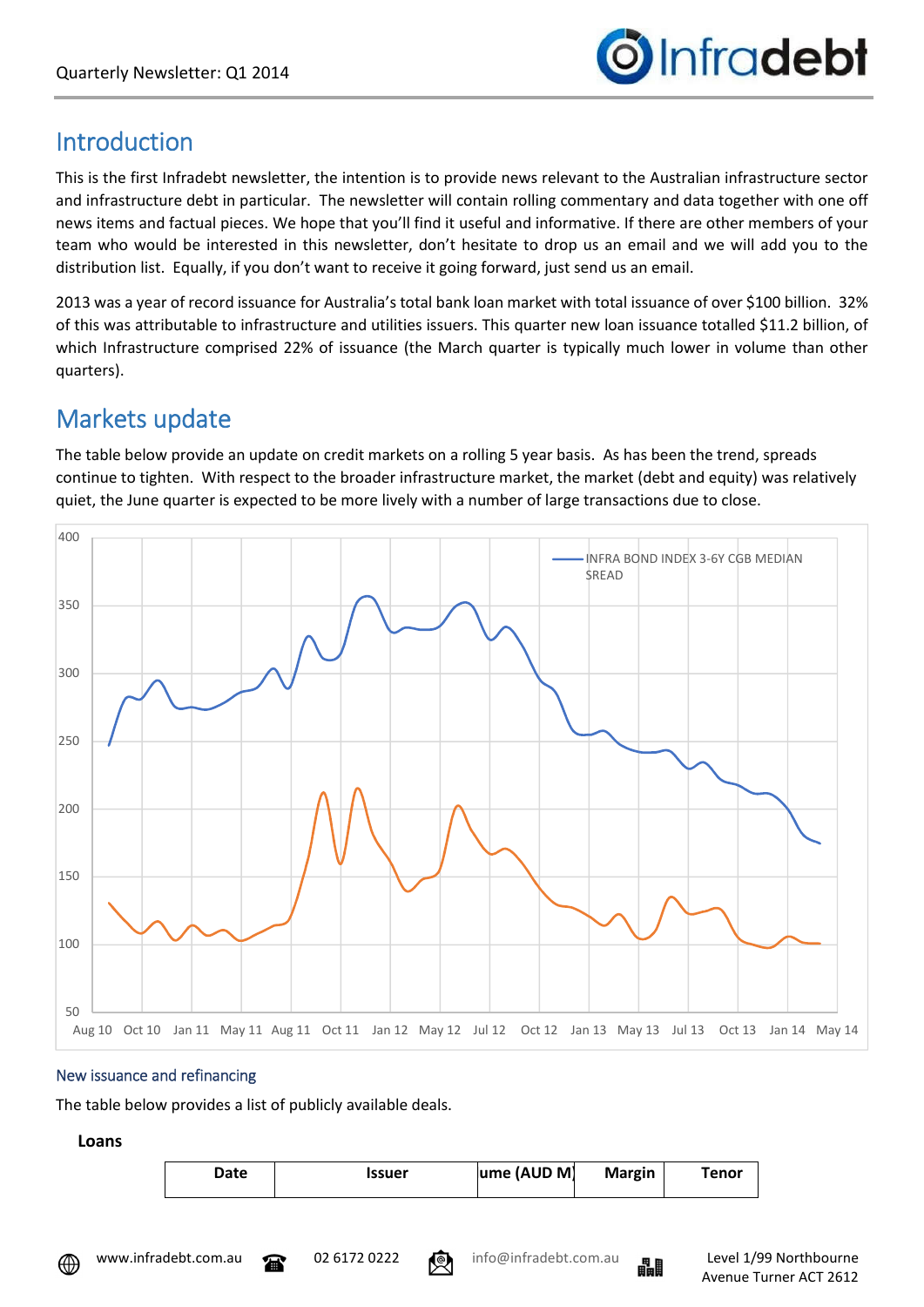

| Mar-14   | South Australian<br><b>Schools PPP</b> | 185 |     |  |
|----------|----------------------------------------|-----|-----|--|
| $Jan-14$ | <b>Biosciences Research</b><br>Centre  |     | 190 |  |
| Mar-14   | Peninsula Link                         | 745 |     |  |
| Mar-14   | Melbourne Airport                      |     |     |  |

#### **Bonds**

| <b>Issue Date</b> | <b>Issuer</b>    | Volume<br>(AUD M) | <b>Tenor</b> | Issue spread to swap (bps) |
|-------------------|------------------|-------------------|--------------|----------------------------|
| 09/12/2013        | AQUASURE         | 150               |              | 175                        |
| 27/02/2014        | <b>CITIPOWER</b> | 150               | 5            | 145                        |
| 12/03/2014        | <b>SPIAA</b>     | 350               |              | 165                        |
| 25/03/2014        | PERTH AIRPORT    | 400               |              | 165                        |

#### Equity and other news

- **Port of Brisbane,** completion January 2014: Caisse de dépôt et placement du Québec acquired a 27% equity stake for \$1.4 billion (implied multiple of circa 28 times earnings)
- **New Generation Rolling Stock Project PPP (Qld),** January 2014**:** Project reaches financial close. Consortium includes Bombardier, John Laing, Uberior and Itochu Corp. The project will deliver and manage 75 six-car trains over 30 years.
- **AquaSure Victorian Desalination PPP,** March 2014: HICL acquired a 5.85% interest.
- **Commonwealth Government,** April 2014:in an effort to incentivise State Governments to privatise infrastructure assets and recycle capital into new projects, the Australian Government has offered a 15% cocontribution payment (based on the value of recycled capital) towards new infrastructure projects commenced before 30 June 2019. It is understood there will be a fixed pool of incentive payments available (on a first come first served basis) with the size of the pool yet to be announced.

## Infrastructure debt: relative performance through the cycle

The chart below provides an overview of the relative performance of Australian, senior infrastructure debt since 2007. The chart presents the cumulative return to a basket of equally weighted Australian infrastructure bonds. The basket comprises core infrastructure (toll roads, PPPs, utilities, airports and ports) but excludes greenfields assets and power generation. The benchmark is based on the returns to publicly traded Australian dollar denominated bonds with less than 7 years to maturity.





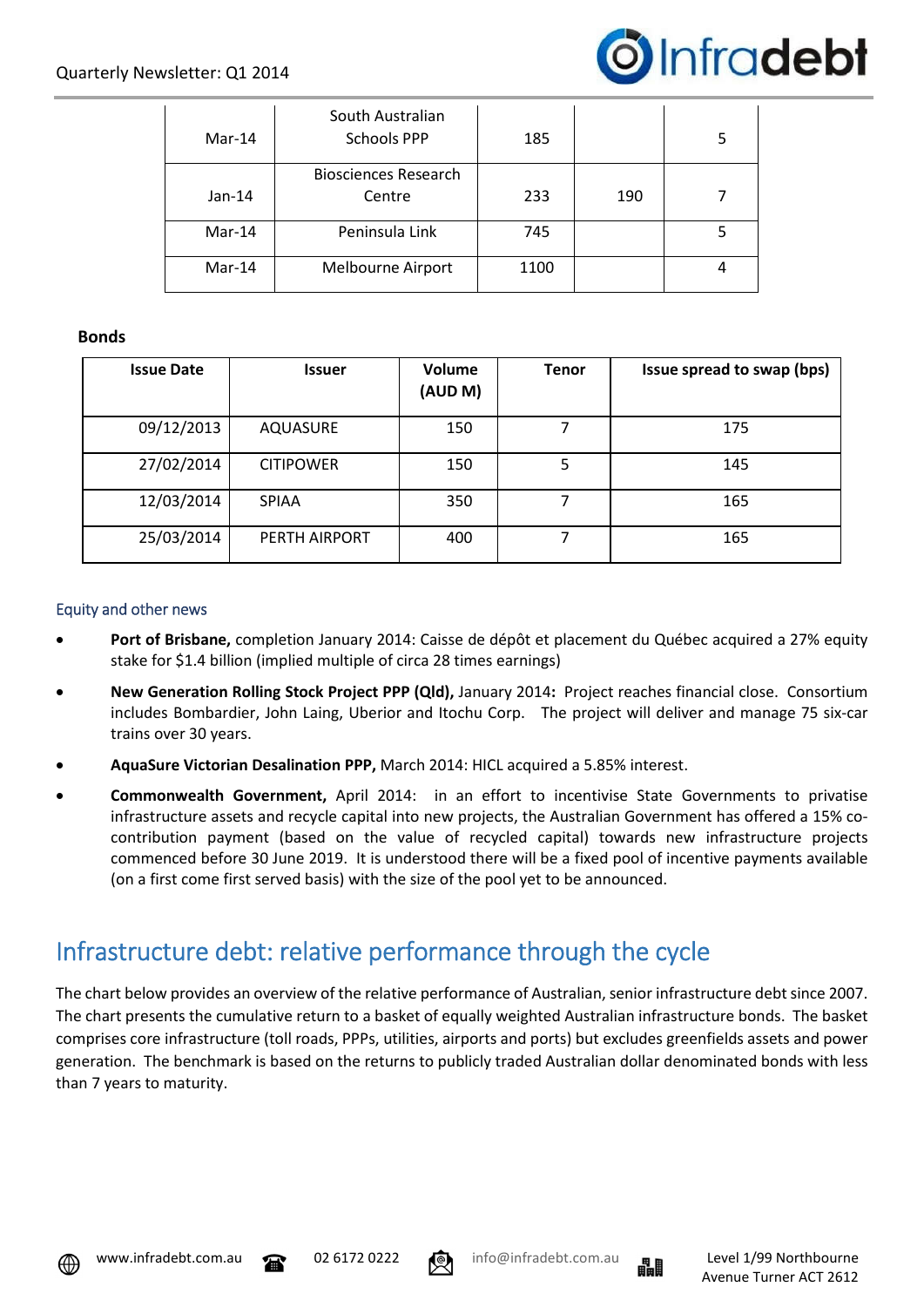

# Follow the herd with hurdle rates and risk getting hurt?

If you will forgive the tongue twister, I want to outline a key shortcoming in how many investors approach investing. When constructing a portfolio, either within an asset class (for example, a fixed income manager) or at a whole of fund level, it is common for investors to adopt a hurdle rate approach. That is, they focus on constructing a portfolio that minimises risk for a given target return or for excess returns. As shown in figure 1, they pick the point on the so-called 'efficient frontier' that offers their target level of return at the lowest risk.





⊕



Infradebt